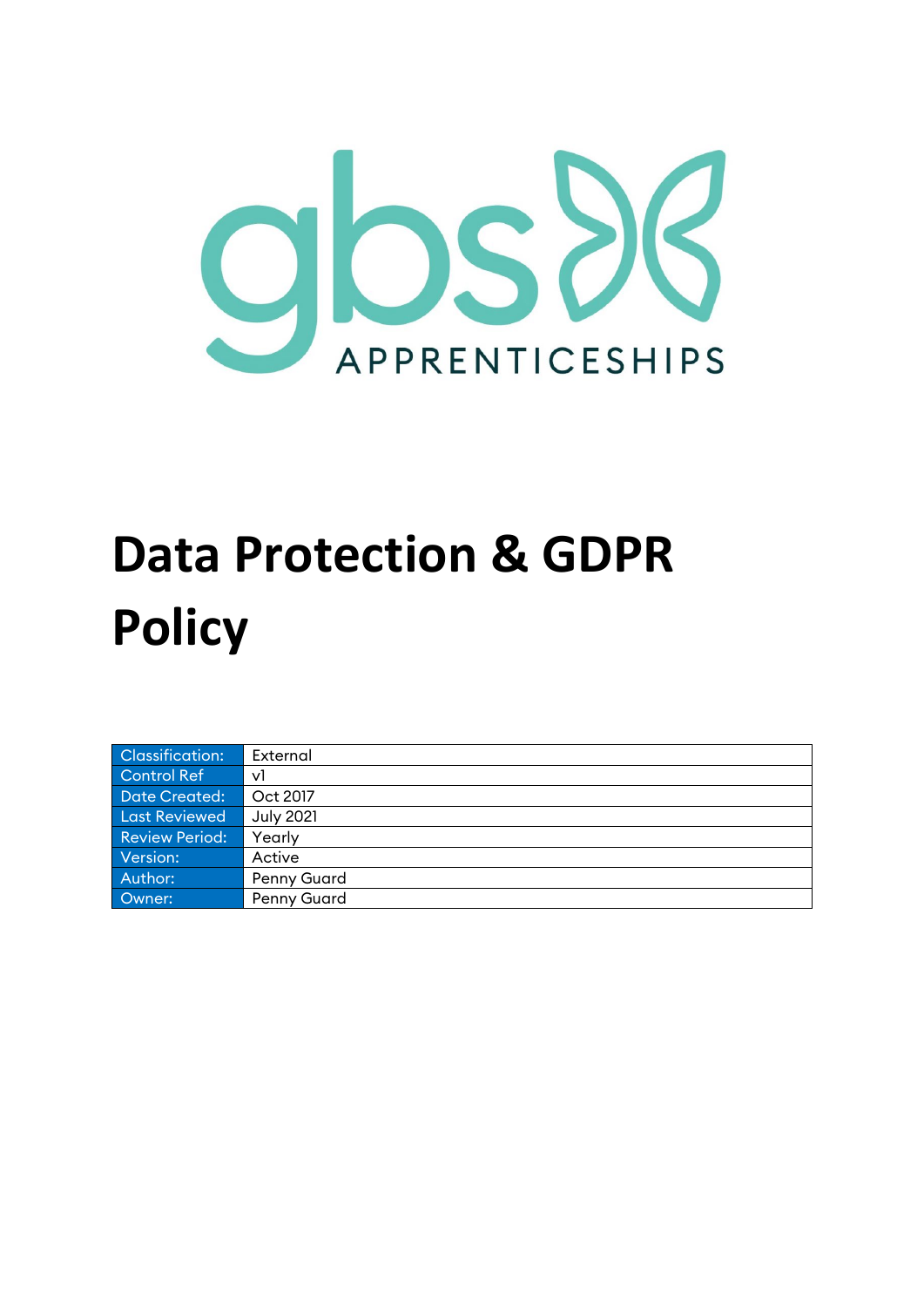#### Version Control

| Author             | <b>Change Description</b> | Date         | Version          |
|--------------------|---------------------------|--------------|------------------|
| <b>Penny Guard</b> | Initial Draft             | Oct 2017     | 0.1              |
| Penny Guard        | <b>Approved Version</b>   | Oct 2017     | 1.0              |
| <b>Penny Guard</b> | Updated and reviewed      | October 2019 | 1.1              |
| Alex Flowers       | Reviewed                  | 2.7.21       | $1.2\phantom{0}$ |
|                    |                           |              |                  |
|                    |                           |              |                  |

### Reviewers

| Name <sup>1</sup> | Title / Role | Date ssued | Version |
|-------------------|--------------|------------|---------|
| Steven Guard      | CEO          | Nov 2019   | ۰.      |
| Penny Guard       | Director     | July 2021  | ے ، ا   |
|                   |              |            |         |

#### Approved by

| Name <sup>1</sup> | Title / Role | <b>Date Approved</b> | Version      |
|-------------------|--------------|----------------------|--------------|
| Steven Guard      | CEO          | Nov 2019             | . .          |
| Penny Guard       | Director     | July 2021            | 1 ລ<br>ے ، ا |
|                   |              |                      |              |

# Post Approval Distribution

| <b>Name</b> | Title / Role | Date               | Version |
|-------------|--------------|--------------------|---------|
|             |              | <b>Distributed</b> |         |
| All Staff   | N/A          | November 2019      | IJ.     |
| All Staff   | N/A          | July 2021          | 1.2     |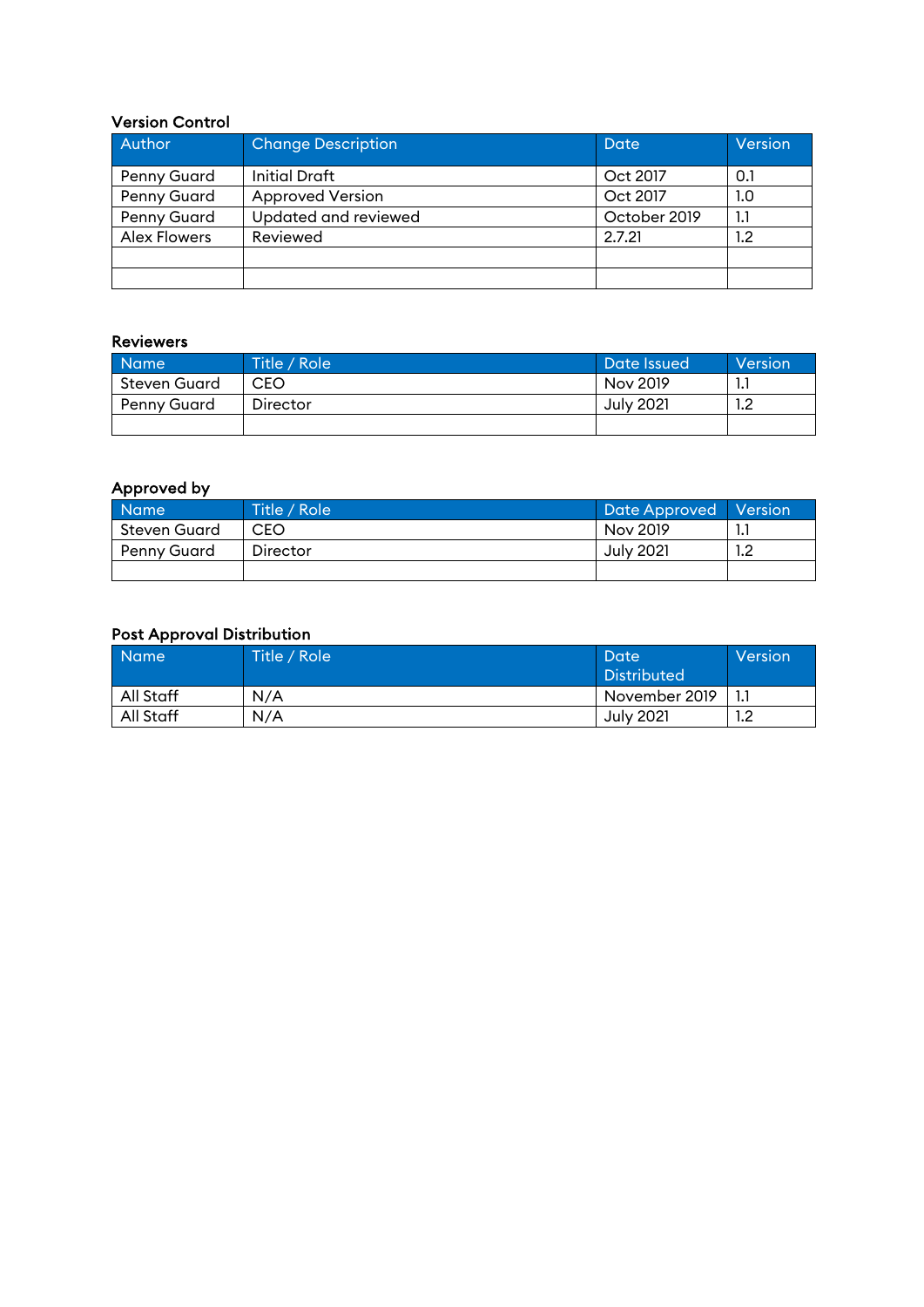# **INTRODUCTION**

This document demonstrates our commitment to protecting the privacy and security of your personal information. It contains information regarding how we collect and use personal data or personal information about you in accordance with the General Data Protection Regulation (GDPR) and all other data protection legislation currently in force. Pursuant to that legislation, when processing data we will;

- Process information fairly, lawfully and in a clear, transparent way
- collect your data only for reasons that we find proper for the course of your employment in ways that have been explained to you
- only use it in the way that we have told you about
- ensure it is correct and up to date
- keep your data for only as long as we need it
- process it in a way that ensures it will not be lost or destroyed or used for anything that you are not aware of or have consented to (as appropriate).

Guard Business Solutions Ltd is a "data controller". This means that we are responsible for determining the purpose and means of processing personal data relating to you.

"Personal data", or "personal information", means any information relating to an identified, or identifiable individual in particular by reference to an identifier such as a name, an identification number, location data, an online identifier or to one or more factors specific to the physical, physiological, genetic, mental, economic, cultural or social identity of that natural person. There are "special categories" of sensitive personal data, meaning data relating to racial or ethnic origin, political opinions, religious or philosophical beliefs, trade union membership, physical or mental health conditions, sex life or sexual orientation, genetic data, and biometric data which require a higher level of protection.

# Rationale and Scope

The policy sets out how the centre will respond to instances where data is requested and what precautions are taken to ensure all data is processed, stored and disposed in line with the General Data Protection Regulation and Data Protection Act 2018. We aim to:

- Safeguard and protect the personal data of all learners and staff at the centre.
- We aim to provide an efficient right of access service to all learners and staff at the Centre.

This policy covers all learners, staff, employers and volunteers when working at the Centre.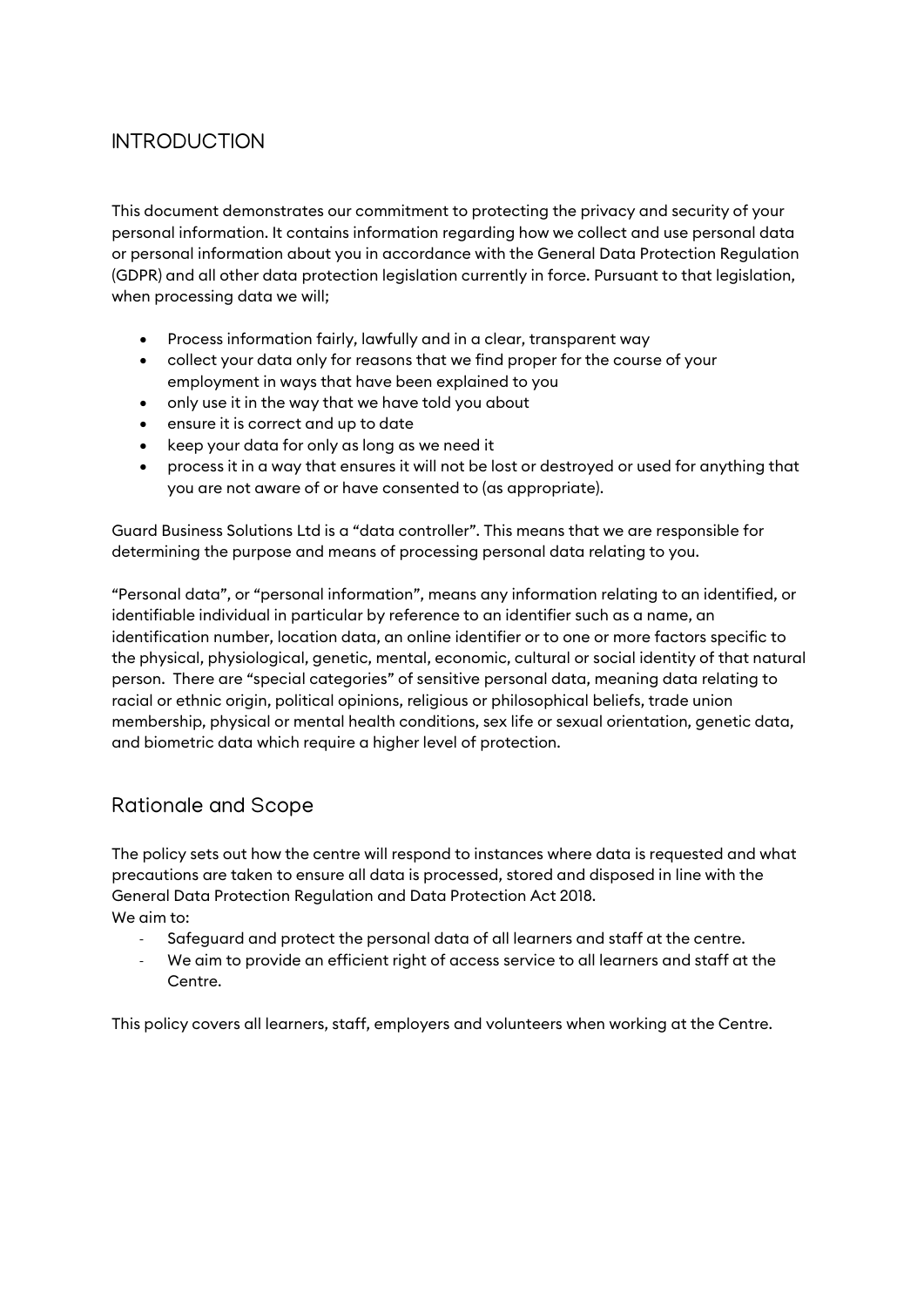# Roles and responsibilities

Our SMT (senior management team) take overall responsibility for the provision of all policies within the Centre. The CEO, will take overall responsibility for this policy, its application and sharing of appropriate information.

Any issues relating to Data Protection and Access Rights will be referred to our Data Protection Officer (DPO) via data.protection@gbs-ltd.co.uk

All staff and learners should ensure that any information that they provide to the Centre is accurate and up to date. Informing the Centre of any changes to information, which they have provided, e.g. change of address. Informing the Centre of any errors or changes to personal information.

# How this Policy will be Communicated

- Our SMT will review policies and update as required or on annual basis if earlier
- Our policy will be made available on our website
- Our policy documents will form part of the induction for all staff to the centre
- When suitable, policies will be uploaded to OneFile resources for access by all appropriate users
- Acceptable user agreements to be held on learner files, or signed on OneFile as required
- We may email policy updates to staff as required or use OneFile system announcements
- Staff should review the Employee Handbook in relation to staff responsibilities under GPDR and Data Protection.

# Details of Information we will hold about you

The list below identifies the kind of data that we will hold about you:

- personal contact details such as name, title, addresses, telephone numbers, and personal email addresses
- date of birth
- your photograph
- gender
- marital status
- dependents, next of kin and their details
- national Insurance number
- bank account details, payroll records and tax codes
- salary, pension and benefits information
- leave records including annual leave, family leave, sickness absence
- start date
- location of employment or workplace
- copy of driving license
- information included on your CV including references, education history and employment history
- documentation relating to your right to work in the UK
- information used for equal opportunities monitoring about your sexual orientation, religion or belief and ethnic origin
- medical or health information including whether you have a disability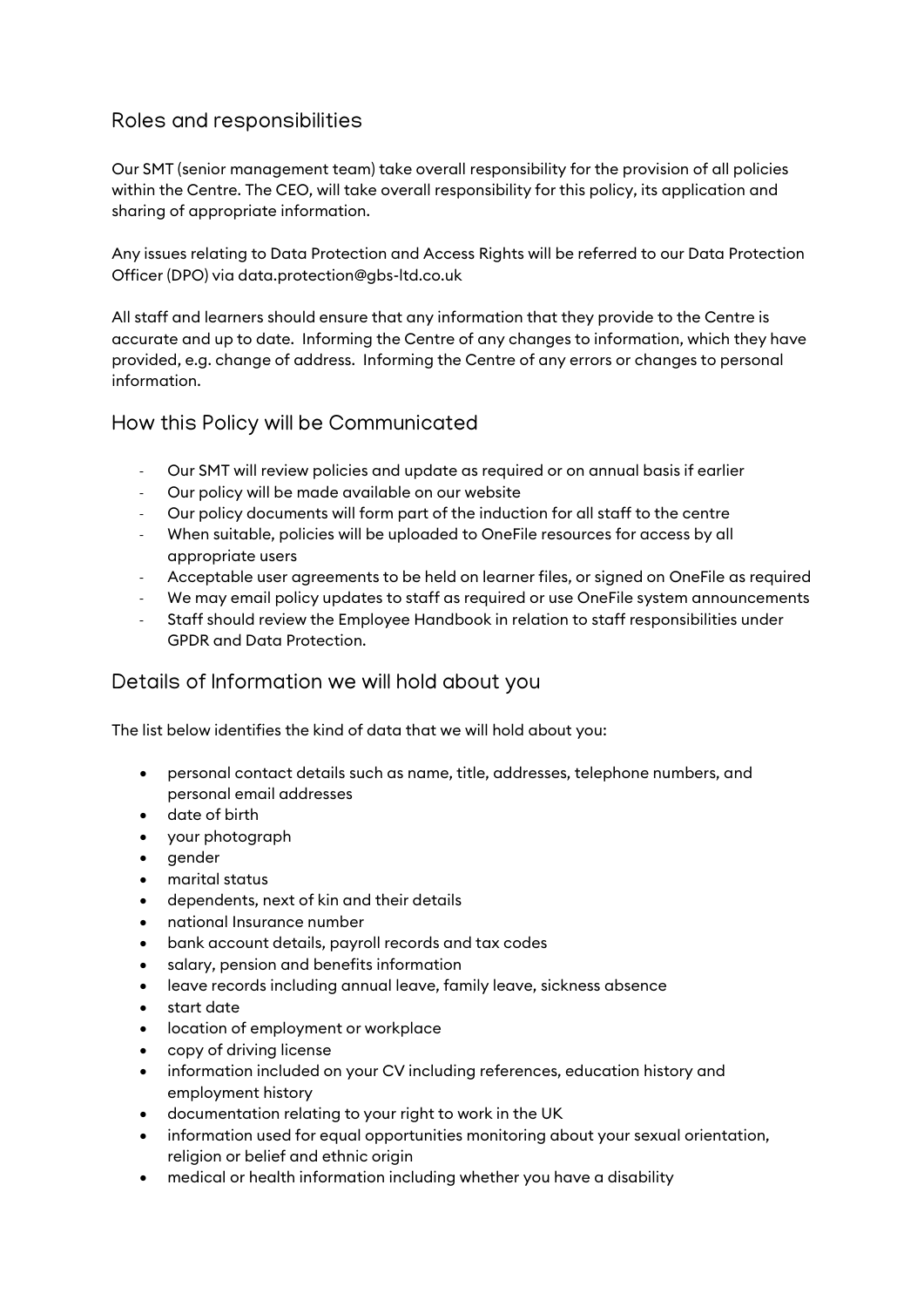- current and previous job titles, job descriptions, pay grades, training records, hours of work, professional membership and other terms and conditions relating to your employment with us
- compensation history
- internal performance information including measurements against targets, formal warnings and related documentation with regard to capability procedures and appraisal forms
- information and relevant communications regarding disciplinary and grievance issues
- CCTV footage and other information obtained through electronic means such as building entry card records
- information about your use of our information and communications systems

The following list identifies the kind of data that that we will process and which falls within the scope of "special categories" of more sensitive personal information:

- information relating to your race or ethnicity, religious beliefs, sexual orientation and political opinions
- trade union membership
- information about your health, including any medical conditions and disabilities
- information about criminal convictions and offences
- genetic information and biometric data

# Method of Collection of Personal Information

Your personal information is obtained through the application and recruitment process, this may be directly from candidates, via an employment agency or a third party who undertakes background checks. Further information will be collected directly from you when you complete forms at the start of your employment, for example, your bank account details and next of kin details. Other details may be collected directly from you in the form of official documentation such as your driving license, passport or other right to work evidence. Data may be collected during your engagement with us to enable its continued existence or development. Personal data is kept in personnel files or within our HR and ICT systems.

# Processing Information About You

We will only administer personal information in accordance with the lawful bases for processing. At least one of the following will apply when we process personal data:

- consent: You have given clear consent for us to process your personal data for a specific purpose.
- contract: The processing is necessary for a contract we have with you, or because we have asked you to take specific steps before entering into a contract.
- legal obligation: The processing is necessary for us to comply with the law (not including contractual obligations).
- vital interests: the processing is necessary to protect someone's life.
- public task: the processing is necessary for us to perform a task in the public interest or for our official functions, and the task or function has a clear basis in law.
- legitimate interests: the processing is necessary for our legitimate interests or the legitimate interests of a third party unless there is a good reason to protect your personal data which overrides those legitimate interests.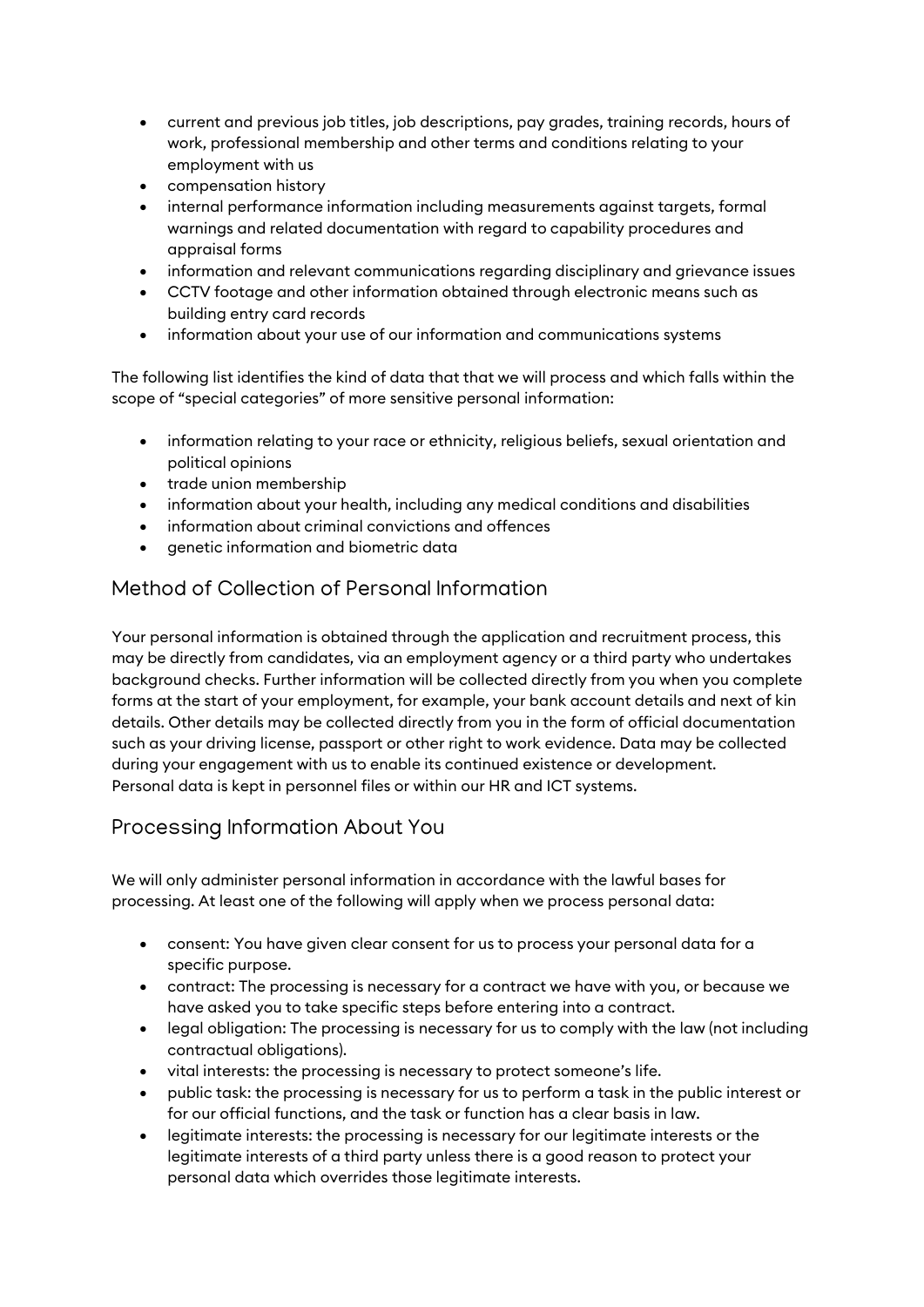## Lawful Basis for Processing Your Personal Information

We consider that the basis for which we will process the data contained in the list above (see section above - details of information we will hold about you) is necessary for the performance of the contract we have with you and to enable us to comply with our legal obligations.

Occasionally, we may process personal information about you to pursue legitimate interests of our own or those of third parties, provided there is no good reason to protect your interests and your fundamental rights do not override those interests.

The circumstances in which we will process your personal information are listed below.

- making decisions about who to offer initial employment to, and subsequent internal appointments, promotions etc.
- responding to requests from third parties such as a reference request or mortgage approval etc.
- making decisions about salary and other benefits
- providing contractual benefits to you
- maintaining comprehensive up to date personnel records about you to ensure, amongst other things, effective correspondence can be achieved and appropriate contact points in the event of an emergency are maintained
- effectively monitoring both your conduct and your performance and to undertake procedures regarding both of these if the need arises
- offering a method of recourse for you against decisions made about you via a grievance procedure
- assessing training needs
- implementing an effective sickness absence management system including monitoring the amount of leave and subsequent actions to be taken including the making of reasonable adjustments
- gaining expert medical opinion when making decisions about your fitness for work
- managing statutory leave and pay systems such as maternity leave, pay etc.
- business planning and restructuring exercises
- dealing with legal claims made against us
- preventing fraud
- ensuring our administrative and IT systems are secure and robust against unauthorised access

There may be more than one reason to validate the reason for processing your personal information.

#### Lawful Basis for Processing "SPECIAL CATEGORIES" of Sensitive Data

"Special categories" of particularly sensitive personal information require higher levels of protection. We need to have further justification for collecting, storing and using this type of personal information. We may process special categories of personal information in the following circumstances:

- consent: You have given clear consent for us to process your personal data for a specific purpose.
- contract: The processing is necessary for a contract we have with you, or because we have asked you to take specific steps before entering into a contract.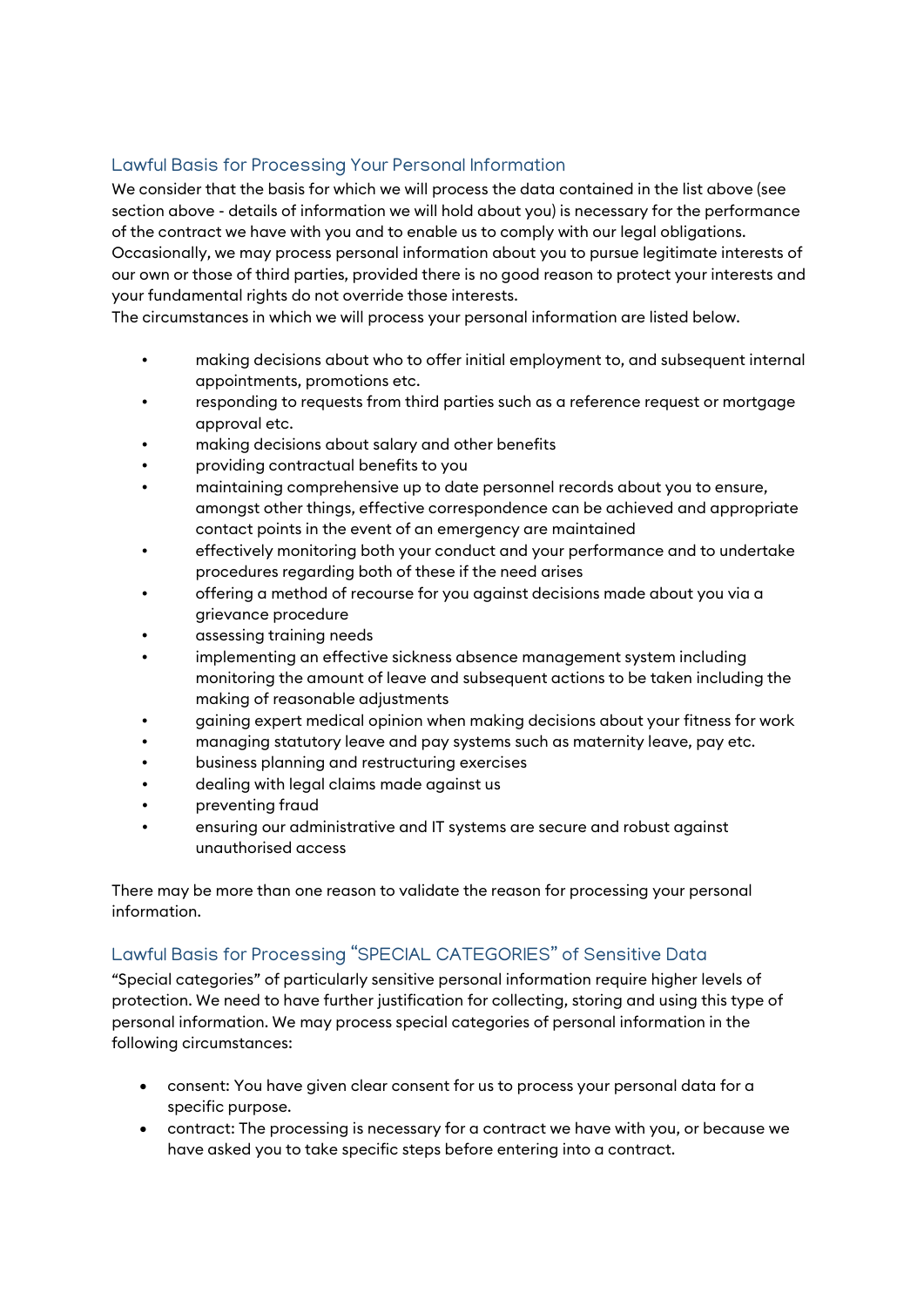- legal obligation: The processing is necessary for us to comply with the law (not including contractual obligations) and meets the obligations under our Data Protection Policy.
- vital interests: the processing is necessary to protect someone's life.
- public task: the processing is necessary for us to perform a task in the public interest or for our official functions, and the task or function has a clear basis in law and meets the obligations under our data protection policy. (For example, in the case of equal opportunities monitoring)
- legitimate interests: the processing is necessary for our legitimate interests or the legitimate interests of a third party unless there is a good reason to protect your personal data which overrides those legitimate interests (for example to assess your capacity to work on the grounds of ill health)
- Occasionally, special categories of data may be processed where you are not capable of giving your consent, where you have already made the information public or during legitimate business activities or legal obligations and in line with the appropriate safeguards.

Examples of the circumstances in which we will process special categories of your particularly sensitive personal information are listed below (this list is non-exhaustive):

- to protect your health and safety in the workplace
- to assess your physical or emotional fitness to work
- to determine if reasonable adjustments are needed or are in place
- to monitor and manage sickness absence, family leave or other absences from work (including time off for dependents)
- to administer benefits
- To fulfill equal opportunity monitoring or reporting obligations

Where appropriate, we may seek your written authorisation to process special categories of data. Upon such an occasion we will endeavour to provide full and clear reasons at that time for you to make an informed decision. In any situation where consent is sought, please be advised that you are under no contractual obligation to comply with a request. Should you decline to consent you will not suffer a detriment.

#### Information About Criminal Convictions

Information regarding criminal convictions may be processed in accordance with our legal obligations. Occasionally we may process such information to protect yours, or someone else's interests and you are not able to give your consent, or we may process such information in cases where you have already made the information public. Such information may be sought as part of the recruitment process or during your employment with us.

We do not anticipate that we will process information about criminal convictions.

#### Automated Decision-Making

We do not anticipate that any of our decisions will occur without human involvement. Should we use any form of automated decision making we will advise you of any change in writing.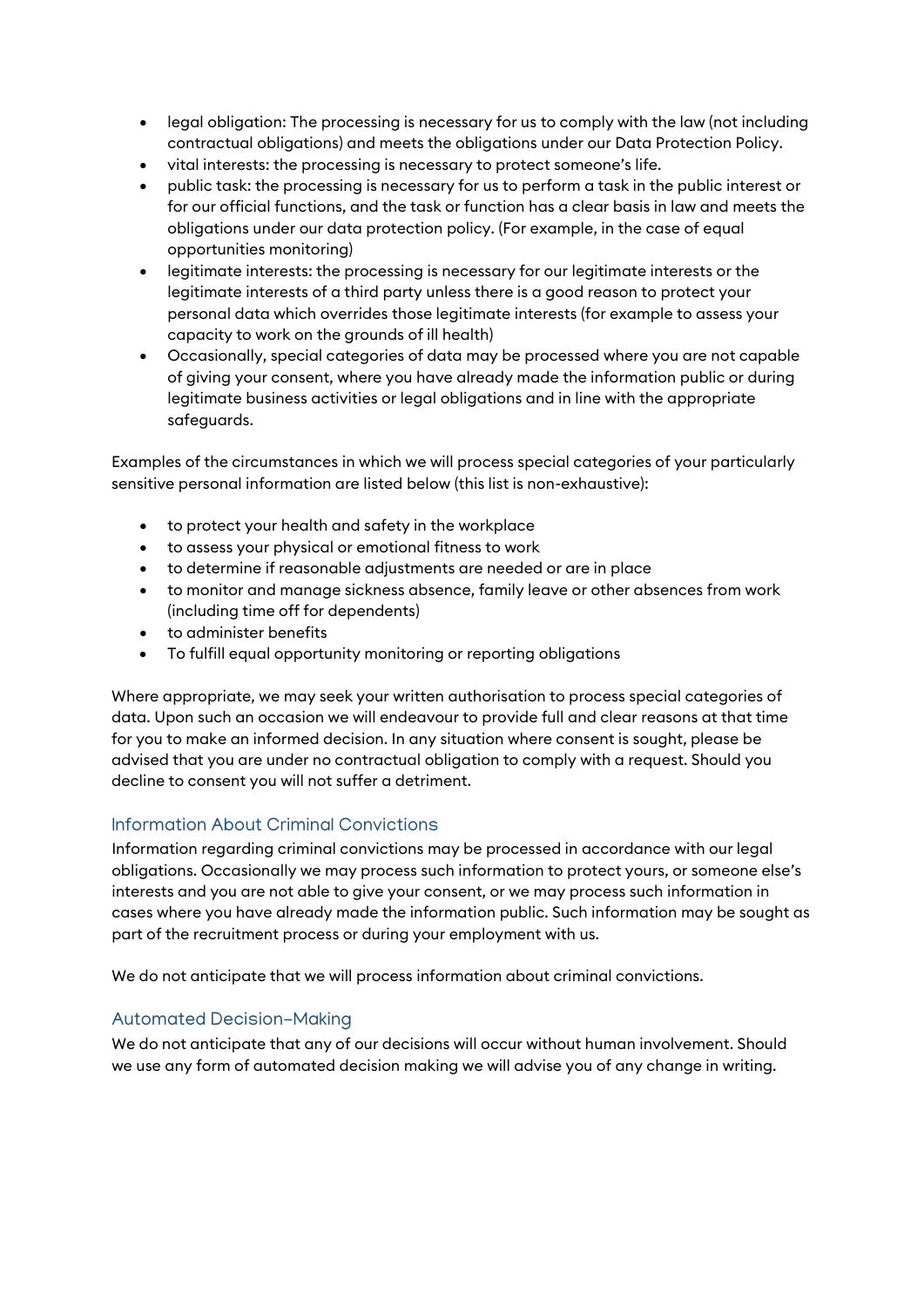# Sharing Data

Your data will be shared with colleagues within the Company where it is necessary for them to undertake their duties. This includes, for example, Assessors/Tutors/Managers for their management of you, the HR department for maintaining personnel records and the payroll department for administering payment under your contract of employment.

It may be necessary for us to share your personal data with a third party or third-party service provider (including, but not limited to, contractors, agents or other associated/group companies) within, or outside of, the European Union (EU). Data sharing may arise due to a legal obligation, as part of the performance of a contract or in situations where there is another legitimate interest (including a legitimate interest of a third party) to do so.

The list below identifies which activities are carried out by third parties on our behalf:

- payroll
- pension providers/administrators
- IT services
- legal advisors
- security
- insurance providers

Data may be shared with 3<sup>rd</sup> parties in the following circumstances:

- in the process of regular reporting activities regarding our performance,
- with regards to a business or group re-organisation, sale or restructure,
- in relation to the maintenance support and/or hosting of data
- to adhere with our legal obligations
- in the process of obtaining advice and help to adhere with legal obligations
- in obtaining and securing funding from ESFA for the apprenticeship and functional skills delivery
- to adhere with our legal obligations under the Education Act 2011

If data is shared, we expect third parties to adhere and comply with the GDPR and protect any data of yours that they process. We do not permit any third parties to process personal data for their own reasons. Where they process your data, it is for a specific purpose according to our instructions.

We do not anticipate that we will transfer data to other countries.

#### Data Security

As part of our commitment to protecting the security of any data we process, we follow the strict GDPR policy and procedures that we have, and this is reviewed regularly.

In addition, we have put further security measures in place to avoid data from being accessed, damaged, interfered with, lost, damaged, stolen or compromised. In cases of a breach, or suspected breach, of data security you will be informed, as will any appropriate regulator, in accordance with our legal obligations.

Any data that is shared with third parties is restricted to those who have a business need, in accordance with our guidance and in accordance with the duty of confidentiality.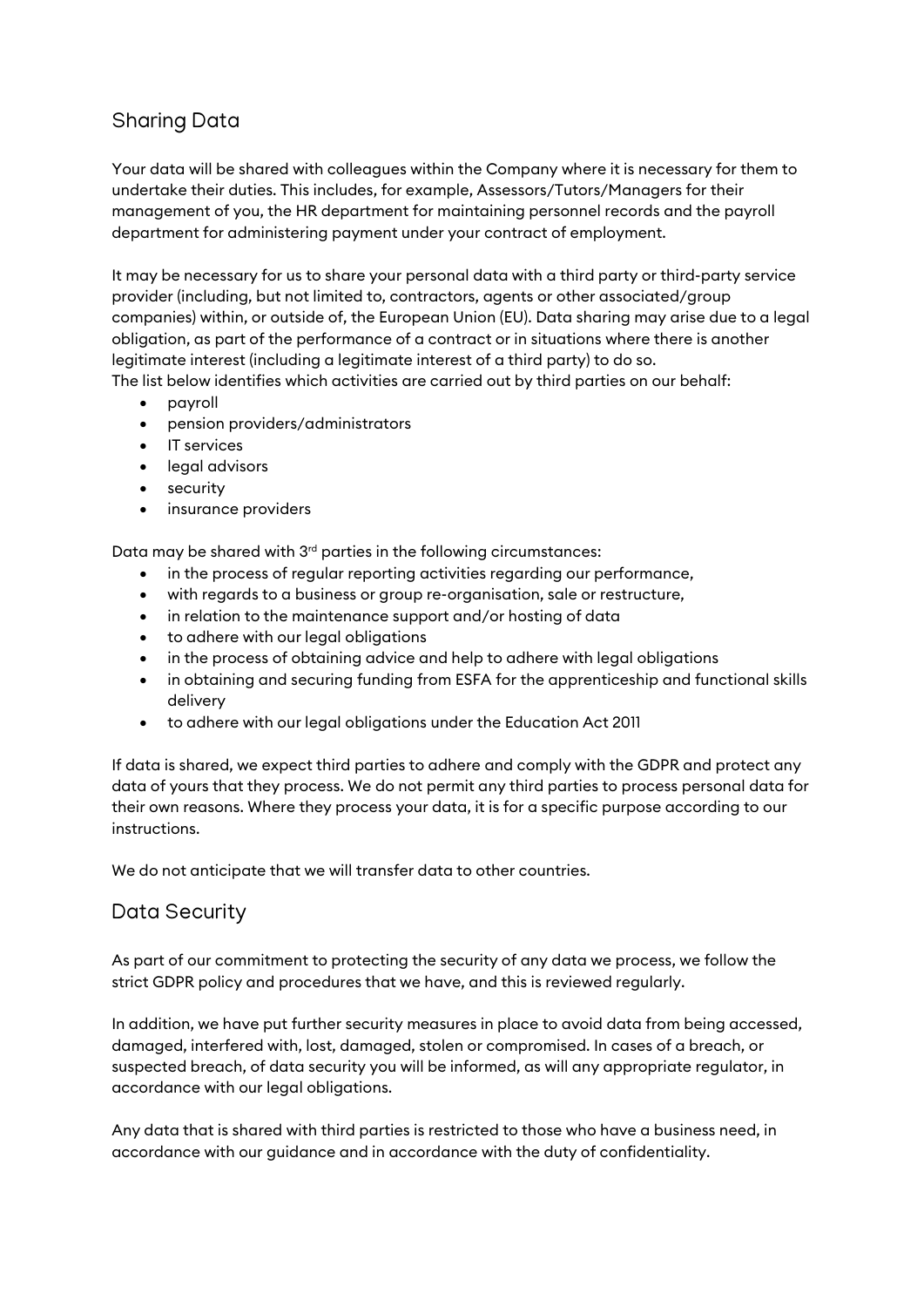# Data Retention

We anticipate that we will retain your data as part of the recruitment process for no longer than is necessary for the purpose for which it was collected.

We have considered the following in order to decide the appropriate retention period:

- quantity
- nature
- sensitivity
- risk of harm
- purpose for processing
- legal obligations

At the end of the retention period, upon conclusion of any contract we may have with you, or until we are no longer legally required to retain it, it will be reviewed and deleted, unless there is some special reason for keeping it. Occasionally, we may continue to use data without further notice to you. This will only be the case where any such data is anonymised, and you cannot be identified as being associated with that data.

# Your Rights in relation to Your Data

We commit to ensure that any data we process is correct and up to date. It is your obligation to make us aware of any changes to your personal information.

In some situations, you may have the;

- Right to be informed. This means that we must tell you how we use your data, and this is the purpose of this privacy notice.
- Right to request access. You have the right to access the data that we hold on you. To do so, you should make a subject access request
- Right to request correction. If any data that we hold about you is incomplete or inaccurate, you can ask us to correct it.
- Right to request erasure. If you would like us to stop processing your data, you have the right to ask us to delete it from our systems where you believe there is no reason for us to continue processing it.
- Right to object to the inclusion of any information. In situations where we are relying on a legitimate interest (or those of a third party) you have the right to object to the way we use your data where we are using it.
- Right to request the restriction of processing. You have the right to ask us to stop the processing of data of your personal information. We will stop processing the data (whilst still holding it) until we have ensured that the data is correct.
- Right to portability. You may transfer the data that we hold on you for your own purposes.
- Right to request the transfer. You have the right to request the transfer of your personal information to another party.

Where you have provided consent to our use of your data, you also have the unrestricted right to withdraw that consent at any time. Withdrawing your consent means that we will stop processing the data that you had previously given us consent to use. There will be no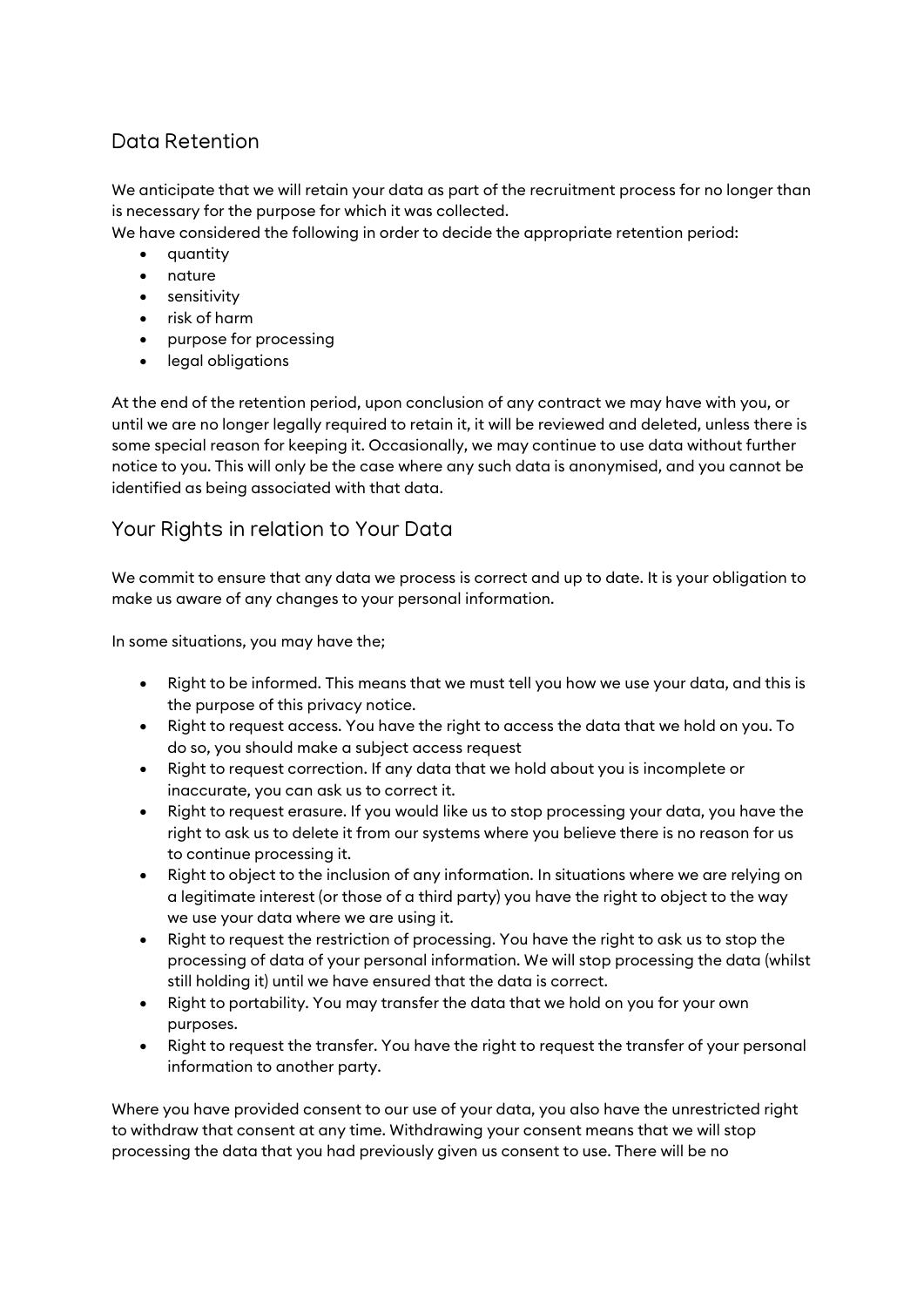consequences for withdrawing your consent. However, in some cases, we may continue to use the data where so permitted by having a legitimate reason for doing so.

If you wish to exercise any of the rights explained above, please contact Steven Guard or Penny Guard on 01246 925923

#### Consequences of your Failure to Provide Personal Information

If you neglect to provide certain information when requested, it may affect our ability to enter into or continue with an employment contract with you, and it may prevent us from complying with our legal obligations.

#### Change of Purpose for Processing Data

We commit to only process your personal information for the purposes for which it was collected, except where we reasonably consider that the reason for processing changes to another reason and that reason is consistent with the original basis for processing. Should we need to process personal information for another reason, we will inform you of this and advise you of the lawful basis upon which we will process.

Important note: We may process your personal information without your knowledge or consent, in compliance with the above rules (see above section - lawful basis for processing your personal information).

In the event that you enter into an employment contract with us, any information already collected may be processed further in accordance with our data protection policy, a copy of which will be provided to you.

# Working off Site

Any staff members who are working off site must always adhere to this Data Protection Policy. Staff are reminded that if they take personal data home, they are responsible for its security and must have secure storage in which to keep any files containing personal data. All mobile devices must be password protected and any loss or unauthorised access must be reported to the DPO immediately.

# Complaints, Questions, Expected Conduct and Incident Management

Our Center has a robust complaints and appeals procedure in place. Please refer to this policy. Alternatively, it is the responsibility of our Data Protection Officer (DPO) to oversee compliance with this statement. Should you have any questions regarding this statement, or how we process your personal information, please contact our Data Protection Officer:

#### Steven Guard on 01246 925923 or data.protection@gbs-ltd.co.uk

The supervisory authority in the UK for data protection matters is the Information Commissioner (ICO). If you think your data protection rights have been breached in any way by us, you are able to make a complaint to the ICO.

All staff at the Centre are made aware of policies and procedures and are aware of how to report any concerns over data process and access. Centre management reserve the right to